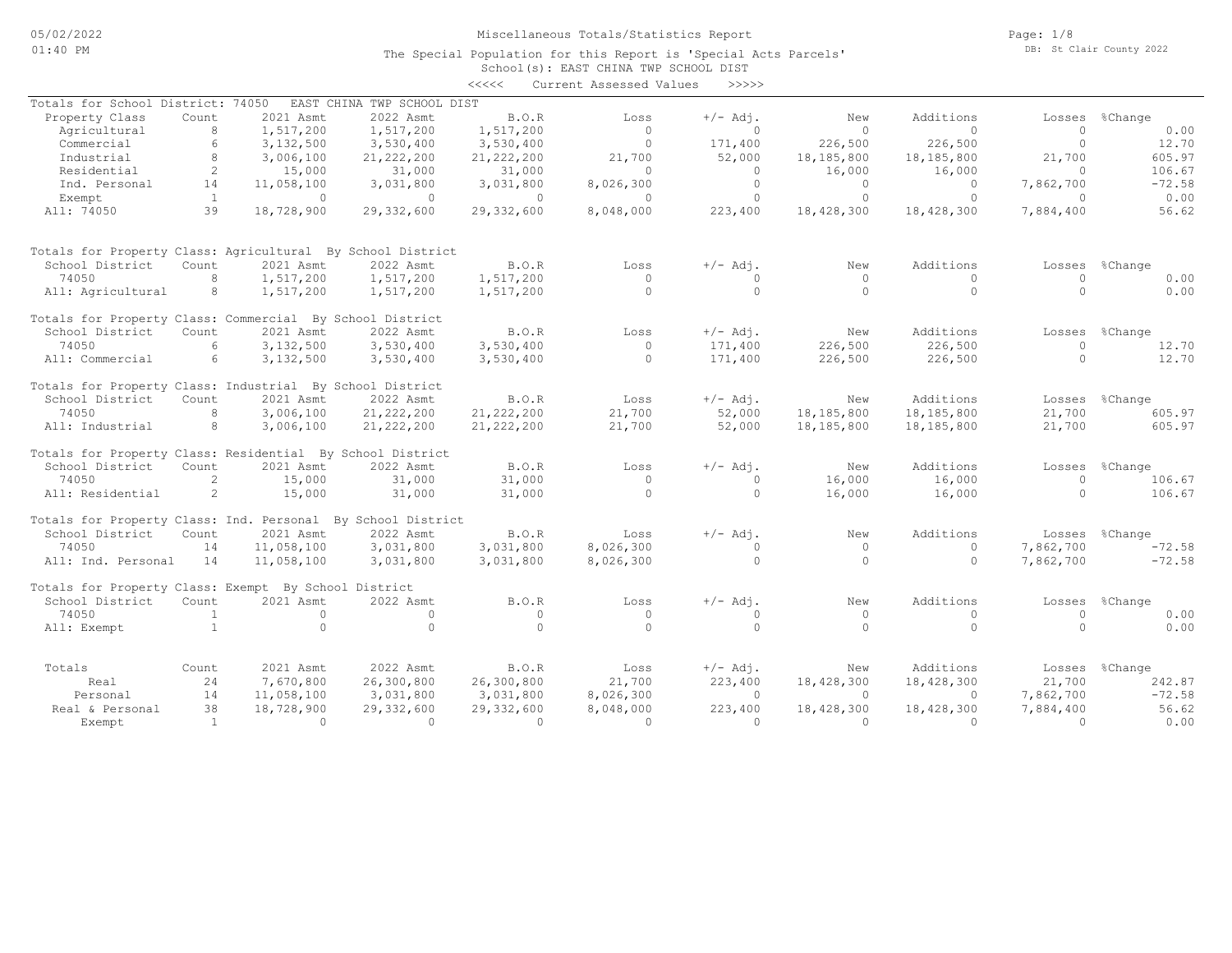Page: 2/8 DB: St Clair County 2022

#### School(s): EAST CHINA TWP SCHOOL DIST The Special Population for this Report is 'Special Acts Parcels'

|                                                             |                |                | $\prec\prec\prec\prec\prec$ |              | S.E.V., Taxable and Capped Values |            | >>>>>      |            |            |            |
|-------------------------------------------------------------|----------------|----------------|-----------------------------|--------------|-----------------------------------|------------|------------|------------|------------|------------|
| Totals for School District: 74050                           |                |                | EAST CHINA TWP SCHOOL DIST  |              |                                   |            |            |            |            |            |
| Property Class                                              | Count          | 2021 SEV       | Fin SEV                     | 2022 SEV     | 2021 Tax                          | Fin Tax    | 2022 Tax   | BOR Tax    | 2022 Cap   | 2022 MCAP  |
| Agricultural                                                | 8              | 1,517,200      | 1,517,200                   | 1,517,200    | 832,618                           | 832,618    | 860,090    | 860,090    | 860,090    | 860,090    |
| Commercial                                                  | 6              | 3,132,500      | 3,132,500                   | 3,530,400    | 2,251,406                         | 2,251,406  | 2,296,315  | 2,296,315  | 2,296,315  | 2,296,315  |
| Industrial                                                  | 8              | 3,006,100      | 3,006,100                   | 21, 222, 200 | 2,520,836                         | 2,520,836  | 20,725,790 | 20,725,790 | 20,742,019 | 20,742,019 |
| Residential                                                 | 2              | 15,000         | 15,000                      | 31,000       | 10,332                            | 10,332     | 26,672     | 26,672     | 26,672     | 26,672     |
| Ind. Personal                                               | 14             | 11,058,100     | 11,058,100                  | 3,031,800    | 11,058,100                        | 11,058,100 | 3,031,800  | 3,031,800  | 3,031,800  | 3,031,800  |
| Exempt                                                      | $\mathbf{1}$   | $\overline{0}$ | $\cap$                      | $\Omega$     | $\Omega$                          | $\Omega$   | $\Omega$   | $\Omega$   | $\Omega$   | $\bigcirc$ |
| All: 74050                                                  | 39             | 18,728,900     | 18,728,900                  | 29,332,600   | 16,673,292                        | 16,673,292 | 26,940,667 | 26,940,667 | 26,956,896 | 26,956,896 |
|                                                             |                |                |                             |              |                                   |            |            |            |            |            |
| Totals for Property Class: Agricultural By School District  |                |                |                             |              |                                   |            |            |            |            |            |
| School District                                             | Count          | 2021 SEV       | Fin SEV                     | 2022 SEV     | 2021 Tax                          | Fin Tax    | 2022 Tax   | BOR Tax    | 2022 Cap   | 2022 MCAP  |
| 74050                                                       | 8              | 1,517,200      | 1,517,200                   | 1,517,200    | 832,618                           | 832,618    | 860,090    | 860,090    | 860,090    | 860,090    |
| All: Agricultural                                           | 8              | 1,517,200      | 1,517,200                   | 1,517,200    | 832,618                           | 832,618    | 860,090    | 860,090    | 860,090    | 860,090    |
|                                                             |                |                |                             |              |                                   |            |            |            |            |            |
| Totals for Property Class: Commercial By School District    |                |                |                             |              |                                   |            |            |            |            |            |
| School District                                             | Count          | 2021 SEV       | Fin SEV                     | 2022 SEV     | 2021 Tax                          | Fin Tax    | 2022 Tax   | BOR Tax    | 2022 Cap   | 2022 MCAP  |
| 74050                                                       | 6              | 3,132,500      | 3,132,500                   | 3,530,400    | 2,251,406                         | 2,251,406  | 2,296,315  | 2,296,315  | 2,296,315  | 2,296,315  |
| All: Commercial                                             | 6              | 3,132,500      | 3,132,500                   | 3,530,400    | 2,251,406                         | 2,251,406  | 2,296,315  | 2,296,315  | 2,296,315  | 2,296,315  |
|                                                             |                |                |                             |              |                                   |            |            |            |            |            |
| Totals for Property Class: Industrial By School District    |                |                |                             |              |                                   |            |            |            |            |            |
| School District                                             | Count          | 2021 SEV       | Fin SEV                     | 2022 SEV     | 2021 Tax                          | Fin Tax    | 2022 Tax   | BOR Tax    | 2022 Cap   | 2022 MCAP  |
| 74050                                                       | 8              | 3,006,100      | 3,006,100                   | 21, 222, 200 | 2,520,836                         | 2,520,836  | 20,725,790 | 20,725,790 | 20,742,019 | 20,742,019 |
| All: Industrial                                             | 8              | 3,006,100      | 3,006,100                   | 21, 222, 200 | 2,520,836                         | 2,520,836  | 20,725,790 | 20,725,790 | 20,742,019 | 20,742,019 |
| Totals for Property Class: Residential By School District   |                |                |                             |              |                                   |            |            |            |            |            |
| School District                                             | Count          | 2021 SEV       | Fin SEV                     | 2022 SEV     | 2021 Tax                          | Fin Tax    | 2022 Tax   | BOR Tax    | 2022 Cap   | 2022 MCAP  |
| 74050                                                       | $\mathfrak{D}$ | 15,000         | 15,000                      | 31,000       | 10,332                            | 10,332     | 26,672     | 26,672     | 26,672     | 26,672     |
| All: Residential                                            | 2              | 15,000         | 15,000                      | 31,000       | 10,332                            | 10,332     | 26,672     | 26,672     | 26,672     | 26,672     |
|                                                             |                |                |                             |              |                                   |            |            |            |            |            |
| Totals for Property Class: Ind. Personal By School District |                |                |                             |              |                                   |            |            |            |            |            |
| School District                                             | Count          | 2021 SEV       | Fin SEV                     | 2022 SEV     | 2021 Tax                          | Fin Tax    | 2022 Tax   | BOR Tax    | 2022 Cap   | 2022 MCAP  |
| 74050                                                       | 14             | 11,058,100     | 11,058,100                  | 3,031,800    | 11,058,100                        | 11,058,100 | 3,031,800  | 3,031,800  | 3,031,800  | 3,031,800  |
| All: Ind. Personal                                          | 14             | 11,058,100     | 11,058,100                  | 3,031,800    | 11,058,100                        | 11,058,100 | 3,031,800  | 3,031,800  | 3,031,800  | 3,031,800  |
| Totals for Property Class: Exempt By School District        |                |                |                             |              |                                   |            |            |            |            |            |
| School District                                             | Count          | 2021 SEV       | Fin SEV                     | 2022 SEV     | 2021 Tax                          | Fin Tax    | 2022 Tax   | BOR Tax    | 2022 Cap   | 2022 MCAP  |
| 74050                                                       | 1              | $\circ$        | $\Omega$                    | $\circ$      | $\circ$                           | $\circ$    | $\Omega$   | $\circ$    | $\Omega$   | $\circ$    |
| All: Exempt                                                 | $\overline{1}$ | $\Omega$       | $\Omega$                    | $\Omega$     | $\Omega$                          | $\Omega$   | $\Omega$   | $\Omega$   | $\Omega$   | $\Omega$   |
|                                                             |                |                |                             |              |                                   |            |            |            |            |            |
| Totals                                                      | Count          | 2021 SEV       | Fin SEV                     | 2022 SEV     | 2021 Tax                          | Fin Tax    | 2022 Tax   | BOR Tax    | 2022 Cap   | 2022 MCAP  |
| Real                                                        | 24             | 7,670,800      | 7,670,800                   | 26,300,800   | 5,615,192                         | 5,615,192  | 23,908,867 | 23,908,867 | 23,925,096 | 23,925,096 |
| Personal                                                    | 14             | 11,058,100     | 11,058,100                  | 3,031,800    | 11,058,100                        | 11,058,100 | 3,031,800  | 3,031,800  | 3,031,800  | 3,031,800  |
| Real & Personal                                             | 38             | 18,728,900     | 18,728,900                  | 29,332,600   | 16,673,292                        | 16,673,292 | 26,940,667 | 26,940,667 | 26,956,896 | 26,956,896 |
| Exempt                                                      | <sup>1</sup>   | $\Omega$       | $\Omega$                    | $\Omega$     | $\Omega$                          | $\Omega$   | $\Omega$   | $\Omega$   | $\Omega$   | $\Omega$   |
|                                                             |                |                |                             |              |                                   |            |            |            |            |            |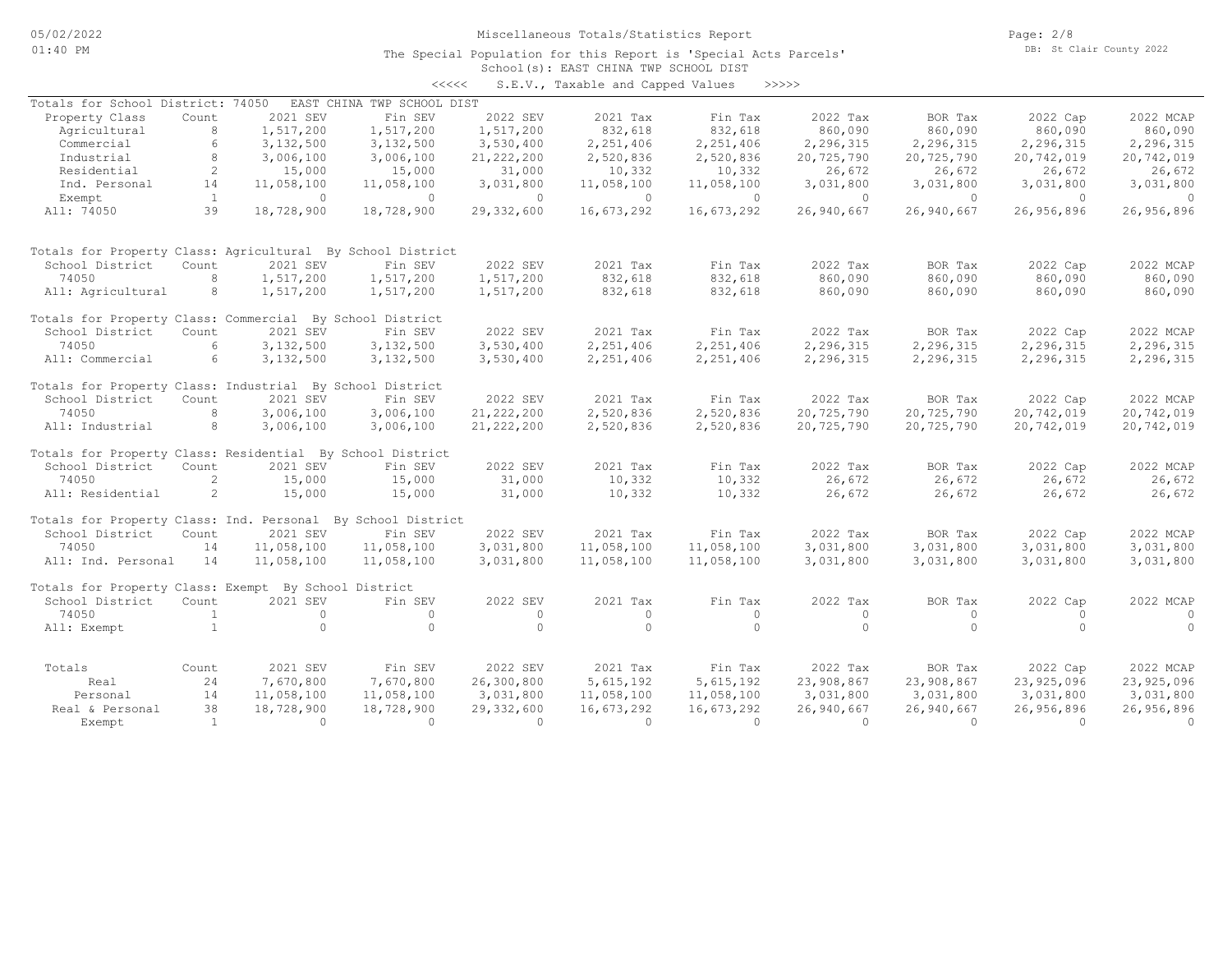## School(s): EAST CHINA TWP SCHOOL DIST <<<<< PRE/MBT Percentage Times S.E.V. >>>>>

| Totals for School District: 74050                           |                |              | EAST CHINA TWP SCHOOL DIST |              |                |              |                |                |                |
|-------------------------------------------------------------|----------------|--------------|----------------------------|--------------|----------------|--------------|----------------|----------------|----------------|
| Property Class                                              | Count          | 2021 ORIG    | 2021 ORIG                  | Final PRE    | Final          | W/O Winter   | W/O Winter     | 2022 ORIG      | 2022 ORIG      |
|                                                             |                | PRE          | Non-PRE                    |              | Non-PRE        | PRE          | Non-PRE        | PRE            | Non-PRE        |
| Agricultural                                                | 8              | 1,517,200    | $\Omega$                   | 1,517,200    | $\overline{0}$ | 1,517,200    | $\overline{0}$ | 1,517,200      | $\overline{0}$ |
| Commercial                                                  | $\mathbf{1}$   | 553,400      | 2,579,100                  | 553,400      | 2,579,100      | 553,400      | 2,579,100      | 553,400        | 2,977,000      |
| Industrial                                                  | $\Omega$       | 21,700       | 2,984,400                  | 21,700       | 2,984,400      | 21,700       | 2,984,400      | $\Omega$       | 21, 222, 200   |
| Residential                                                 | $\mathbf{1}$   | 15,000       | $\overline{0}$             | 15,000       | $\overline{0}$ | 15,000       | $\overline{0}$ | 15,000         | 16,000         |
| Ind. Personal                                               | 14             | 11,058,100   | $\circ$                    | 11,058,100   | $\circ$        | 11,058,100   | $\circ$        | 3,031,800      | $\sim$ 0       |
| All: 74050                                                  | 24             | 13, 165, 400 | 5,563,500                  | 13,165,400   | 5,563,500      | 13,165,400   | 5,563,500      | 5, 117, 400    | 24, 215, 200   |
| Totals for Property Class: Agricultural By School District  |                |              |                            |              |                |              |                |                |                |
| School District                                             | Count          | 2021 ORIG    | 2021 ORIG                  | Final PRE    | Final          | W/O Winter   | W/O Winter     | 2022 ORIG      | 2022 ORIG      |
|                                                             |                | PRE          | Non-PRE                    |              | Non-PRE        | PRE          | Non-PRE        | PRE            | Non-PRE        |
| 74050                                                       | 8              | 1,517,200    | $\Omega$                   | 1,517,200    | $\Omega$       | 1,517,200    | $\Omega$       | 1,517,200      | $\Omega$       |
| All: Agricultural                                           | 8              | 1,517,200    | $\circ$                    | 1,517,200    | $\overline{0}$ | 1,517,200    | $\circ$        | 1,517,200      | $\Omega$       |
| Totals for Property Class: Commercial By School District    |                |              |                            |              |                |              |                |                |                |
| School District                                             | Count          | 2021 ORIG    | 2021 ORIG                  | Final PRE    | Final          | W/O Winter   | W/O Winter     | 2022 ORIG      | 2022 ORIG      |
|                                                             |                | <b>PRE</b>   | Non-PRE                    |              | Non-PRE        | PRE          | Non-PRE        | PRE            | Non-PRE        |
| 74050                                                       | $\overline{1}$ | 553,400      | 2,579,100                  | 553,400      | 2,579,100      | 553,400      | 2,579,100      | 553,400        | 2,977,000      |
| All: Commercial                                             | $\mathbf{1}$   | 553,400      | 2,579,100                  | 553,400      | 2,579,100      | 553,400      | 2,579,100      | 553,400        | 2,977,000      |
|                                                             |                |              |                            |              |                |              |                |                |                |
| Totals for Property Class: Industrial By School District    |                |              |                            |              |                |              |                |                |                |
| School District                                             | Count          | 2021 ORIG    | 2021 ORIG                  | Final PRE    | Final          | W/O Winter   | W/O Winter     | 2022 ORIG      | 2022 ORIG      |
|                                                             |                | <b>PRE</b>   | Non-PRE                    |              | Non-PRE        | <b>PRE</b>   | Non-PRE        | PRE            | Non-PRE        |
| 74050                                                       | $\Omega$       | 21,700       | 2,984,400                  | 21,700       | 2,984,400      | 21,700       | 2,984,400      | $\overline{0}$ | 21, 222, 200   |
| All: Industrial                                             | $\circ$        | 21,700       | 2,984,400                  | 21,700       | 2,984,400      | 21,700       | 2,984,400      | $\Omega$       | 21, 222, 200   |
| Totals for Property Class: Residential By School District   |                |              |                            |              |                |              |                |                |                |
| School District                                             | Count          | 2021 ORIG    | 2021 ORIG                  | Final PRE    | Final          | W/O Winter   | W/O Winter     | 2022 ORIG      | 2022 ORIG      |
|                                                             |                | PRE          | Non-PRE                    |              | Non-PRE        | <b>PRE</b>   | Non-PRE        | PRE            | Non-PRE        |
| 74050                                                       | $\mathbf{1}$   | 15,000       | $\Omega$                   | 15,000       | $\overline{0}$ | 15,000       | $\Omega$       | 15,000         | 16,000         |
| All: Residential                                            | $\sim$ 1       | 15,000       | $\Omega$                   | 15,000       | $\Omega$       | 15,000       | $\Omega$       | 15,000         | 16,000         |
| Totals for Property Class: Ind. Personal By School District |                |              |                            |              |                |              |                |                |                |
| School District                                             | Count          | 2021 ORIG    | 2021 ORIG                  | Final PRE    | Final          | W/O Winter   | W/O Winter     | 2022 ORIG      | 2022 ORIG      |
|                                                             |                | PRE          |                            |              | Non-PRE        | PRE          |                | PRE            |                |
|                                                             |                |              | Non-PRE                    |              |                |              | Non-PRE        |                | Non-PRE        |
| 74050                                                       | 14             | 11,058,100   | $\circ$                    | 11,058,100   | $\circ$        | 11,058,100   | $\Omega$       | 3,031,800      | $\circ$        |
| All: Ind. Personal                                          | 14             | 11,058,100   | $\Omega$                   | 11,058,100   | $\overline{0}$ | 11,058,100   | $\Omega$       | 3,031,800      | $\Omega$       |
| Totals                                                      | Count          | 2021 ORIG    | 2021 ORIG                  | Final PRE    | Final          | W/O Winter   | W/O Winter     | 2022 ORIG      | 2022 ORIG      |
|                                                             |                | PRE          | Non-PRE                    |              | Non-PRE        | PRE          | Non-PRE        | PRE            | Non-PRE        |
| Real                                                        | 10             | 2,107,300    | 5,563,500                  | 2,107,300    | 5,563,500      | 2,107,300    | 5,563,500      | 2,085,600      | 24, 215, 200   |
| Personal                                                    | 14             | 11,058,100   | $\Omega$                   | 11,058,100   | $\Omega$       | 11,058,100   | $\Omega$       | 3,031,800      | $\Omega$       |
| Real & Personal                                             | 24             | 13, 165, 400 | 5,563,500                  | 13, 165, 400 | 5,563,500      | 13, 165, 400 | 5,563,500      | 5, 117, 400    | 24, 215, 200   |
|                                                             |                |              |                            |              |                |              |                |                |                |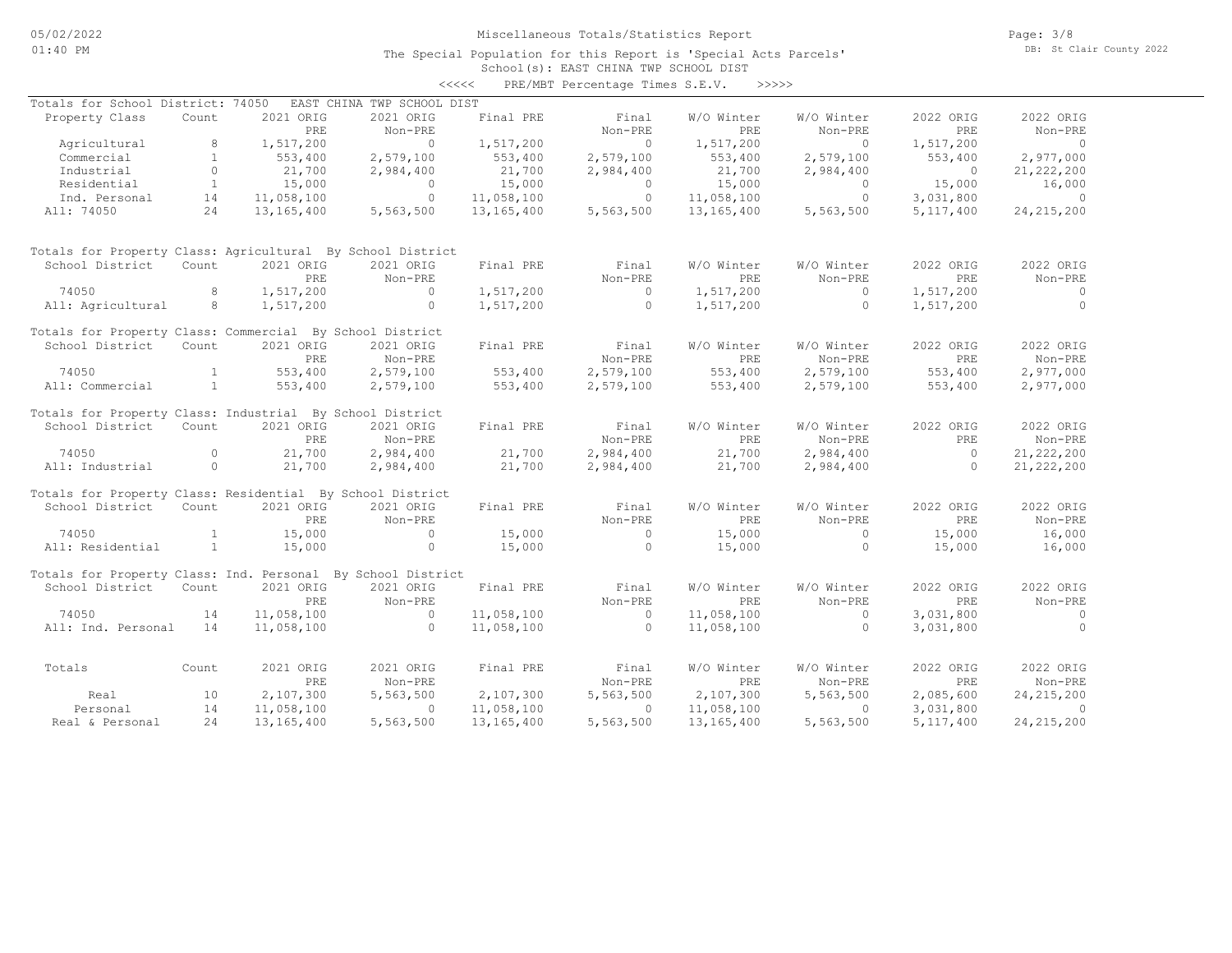### School(s): EAST CHINA TWP SCHOOL DIST The Special Population for this Report is 'Special Acts Parcels'

| EAST CHINA TWP SCHOOL DIST<br>Totals for School District: 74050<br>2021 ORIG<br>2021 ORIG<br>Final PRE<br>Final<br>W/O Winter<br>W/O Winter<br>2022 ORIG<br>2022 ORIG<br>Property Class<br>Count<br>Non-PRE<br>PRE<br>Non-PRE<br>PRE<br>Non-PRE<br>PRE<br>Non-PRE<br>8<br>832,618<br>$\Omega$<br>832,618<br>$\Omega$<br>832,618<br>$\circ$<br>860,090<br>Agricultural<br>$\bigcirc$<br>$\mathbf{1}$<br>Commercial<br>1,773,792<br>1,773,792<br>493,375<br>1,802,940<br>477,614<br>1,773,792<br>477,614<br>477,614<br>$\circ$<br>Industrial<br>21,700<br>2,499,136<br>21,700<br>2,499,136<br>21,700<br>2,499,136<br>$\overline{0}$<br>20,725,790<br>Residential<br>$\mathbf{1}$<br>10,332<br>10,332<br>10,332<br>10,672<br>16,000<br>$\Omega$<br>$\circ$<br>$\circ$<br>$\circ$<br>$\circ$<br>$\circ$<br>3,031,800<br>Ind. Personal<br>14<br>11,058,100<br>11,058,100<br>11,058,100<br>$\overline{0}$<br>24<br>All: 74050<br>12,400,364<br>4,272,928<br>12,400,364<br>4,272,928<br>12,400,364<br>4,272,928<br>4,395,937<br>22,544,730<br>Totals for Property Class: Agricultural By School District<br>School District<br>Count<br>2021 ORIG<br>2021 ORIG<br>Final PRE<br>Final<br>W/O Winter<br>W/O Winter<br>2022 ORIG<br>2022 ORIG<br>Non-PRE<br>Non-PRE<br>PRE<br>Non-PRE<br><b>PRE</b><br>$Non-PRE$<br>PRE<br>8<br>832,618<br>$\Omega$<br>832,618<br>$\Omega$<br>74050<br>832,618<br>$\Omega$<br>860,090<br>$\circ$<br>$\circ$<br>$\circ$<br>$\circ$<br>$\circ$<br>All: Agricultural<br>8<br>832,618<br>832,618<br>832,618<br>860,090<br>Totals for Property Class: Commercial By School District<br>2021 ORIG<br>2021 ORIG<br>Final PRE<br>Final<br>W/O Winter<br>2022 ORIG<br>2022 ORIG<br>School District<br>Count<br>W/O Winter<br>PRE<br>Non-PRE<br>Non-PRE<br>PRE<br>Non-PRE<br><b>PRE</b><br>Non-PRE<br>$\mathbf{1}$<br>477,614<br>1,773,792<br>74050<br>477,614<br>1,773,792<br>1,773,792<br>477,614<br>493,375<br>1,802,940<br>$\mathbf{1}$<br>477,614<br>1,773,792<br>All: Commercial<br>1,773,792<br>477,614<br>1,773,792<br>477,614<br>493,375<br>1,802,940<br>Totals for Property Class: Industrial By School District<br>2021 ORIG<br>2021 ORIG<br>Final PRE<br>Final<br>W/O Winter<br>W/O Winter<br>2022 ORIG<br>2022 ORIG<br>School District<br>Count<br>Non-PRE<br>Non-PRE<br>PRE<br>Non-PRE<br>PRE<br>PRE<br>Non-PRE<br>74050<br>$\circ$<br>21,700<br>21,700<br>2,499,136<br>2,499,136<br>$\overline{0}$<br>2,499,136<br>21,700<br>20,725,790<br>All: Industrial<br>$\circ$<br>2,499,136<br>2,499,136<br>21,700<br>21,700<br>2,499,136<br>21,700<br>$\Omega$<br>20,725,790<br>Totals for Property Class: Residential By School District<br>Final<br>2022 ORIG<br>School District<br>Count<br>2021 ORIG<br>2021 ORIG<br>Final PRE<br>W/O Winter<br>W/O Winter<br>2022 ORIG<br>PRE<br>Non-PRE<br>Non-PRE<br>PRE<br>Non-PRE<br><b>PRE</b><br>Non-PRE<br>10,332<br>10,332<br>74050<br>$\mathbf{1}$<br>$\circ$<br>$\circ$<br>10,332<br>$\circ$<br>10,672<br>16,000<br>All: Residential<br>$\mathbf{1}$<br>10,332<br>$\circ$<br>10,332<br>$\circ$<br>10,672<br>10,332<br>$\circ$<br>16,000<br>Totals for Property Class: Ind. Personal By School District<br>2021 ORIG<br>2021 ORIG<br>W/O Winter<br>W/O Winter<br>2022 ORIG<br>2022 ORIG<br>School District<br>Count<br>Final PRE<br>Final<br>Non-PRE<br>Non-PRE<br>PRE.<br>Non-PRE<br>PRE<br>Non-PRE<br><b>PRE</b><br>11,058,100<br>11,058,100<br>$\circ$<br>11,058,100<br>3,031,800<br>74050<br>14<br>$\overline{0}$<br>$\circ$<br>$\circ$<br>$\Omega$<br>$\Omega$<br>$\Omega$<br>11,058,100<br>$\Omega$<br>All: Ind. Personal<br>14<br>11,058,100<br>11,058,100<br>3,031,800<br>2021 ORIG<br>2021 ORIG<br>Final PRE<br>Final<br>W/O Winter<br>W/O Winter<br>2022 ORIG<br>2022 ORIG<br>Totals<br>Count<br>Non-PRE<br>PRE<br>Non-PRE<br>PRE<br>Non-PRE<br><b>PRE</b><br>Non-PRE<br>10<br>1,342,264<br>4,272,928<br>1,342,264<br>4,272,928<br>1,342,264<br>4,272,928<br>1,364,137<br>22,544,730<br>Real<br>14<br>11,058,100<br>11,058,100<br>11,058,100<br>$\circ$<br>3,031,800<br>$\Omega$<br>Personal<br>$\Omega$<br>$\circ$<br>24<br>4,272,928<br>4,272,928<br>4,272,928<br>22,544,730<br>Real & Personal<br>12,400,364<br>12,400,364<br>12,400,364<br>4,395,937 |  |  | $\prec\prec\prec\prec\prec$ | PRE/MBT Percentage Times Taxable >>>>>> |  |  |
|-------------------------------------------------------------------------------------------------------------------------------------------------------------------------------------------------------------------------------------------------------------------------------------------------------------------------------------------------------------------------------------------------------------------------------------------------------------------------------------------------------------------------------------------------------------------------------------------------------------------------------------------------------------------------------------------------------------------------------------------------------------------------------------------------------------------------------------------------------------------------------------------------------------------------------------------------------------------------------------------------------------------------------------------------------------------------------------------------------------------------------------------------------------------------------------------------------------------------------------------------------------------------------------------------------------------------------------------------------------------------------------------------------------------------------------------------------------------------------------------------------------------------------------------------------------------------------------------------------------------------------------------------------------------------------------------------------------------------------------------------------------------------------------------------------------------------------------------------------------------------------------------------------------------------------------------------------------------------------------------------------------------------------------------------------------------------------------------------------------------------------------------------------------------------------------------------------------------------------------------------------------------------------------------------------------------------------------------------------------------------------------------------------------------------------------------------------------------------------------------------------------------------------------------------------------------------------------------------------------------------------------------------------------------------------------------------------------------------------------------------------------------------------------------------------------------------------------------------------------------------------------------------------------------------------------------------------------------------------------------------------------------------------------------------------------------------------------------------------------------------------------------------------------------------------------------------------------------------------------------------------------------------------------------------------------------------------------------------------------------------------------------------------------------------------------------------------------------------------------------------------------------------------------------------------------------------------------------------------------------------------------------------------------------------------------------------------------------------------------------------------------------------------------------------------------------------------------------------------------------------------------------------------------------------------------------------------------------------------------------------------------------------------------------------------------------------------------------------------------------------------------------------------------------------------------------------------------------------------------|--|--|-----------------------------|-----------------------------------------|--|--|
|                                                                                                                                                                                                                                                                                                                                                                                                                                                                                                                                                                                                                                                                                                                                                                                                                                                                                                                                                                                                                                                                                                                                                                                                                                                                                                                                                                                                                                                                                                                                                                                                                                                                                                                                                                                                                                                                                                                                                                                                                                                                                                                                                                                                                                                                                                                                                                                                                                                                                                                                                                                                                                                                                                                                                                                                                                                                                                                                                                                                                                                                                                                                                                                                                                                                                                                                                                                                                                                                                                                                                                                                                                                                                                                                                                                                                                                                                                                                                                                                                                                                                                                                                                                                                                     |  |  |                             |                                         |  |  |
|                                                                                                                                                                                                                                                                                                                                                                                                                                                                                                                                                                                                                                                                                                                                                                                                                                                                                                                                                                                                                                                                                                                                                                                                                                                                                                                                                                                                                                                                                                                                                                                                                                                                                                                                                                                                                                                                                                                                                                                                                                                                                                                                                                                                                                                                                                                                                                                                                                                                                                                                                                                                                                                                                                                                                                                                                                                                                                                                                                                                                                                                                                                                                                                                                                                                                                                                                                                                                                                                                                                                                                                                                                                                                                                                                                                                                                                                                                                                                                                                                                                                                                                                                                                                                                     |  |  |                             |                                         |  |  |
|                                                                                                                                                                                                                                                                                                                                                                                                                                                                                                                                                                                                                                                                                                                                                                                                                                                                                                                                                                                                                                                                                                                                                                                                                                                                                                                                                                                                                                                                                                                                                                                                                                                                                                                                                                                                                                                                                                                                                                                                                                                                                                                                                                                                                                                                                                                                                                                                                                                                                                                                                                                                                                                                                                                                                                                                                                                                                                                                                                                                                                                                                                                                                                                                                                                                                                                                                                                                                                                                                                                                                                                                                                                                                                                                                                                                                                                                                                                                                                                                                                                                                                                                                                                                                                     |  |  |                             |                                         |  |  |
|                                                                                                                                                                                                                                                                                                                                                                                                                                                                                                                                                                                                                                                                                                                                                                                                                                                                                                                                                                                                                                                                                                                                                                                                                                                                                                                                                                                                                                                                                                                                                                                                                                                                                                                                                                                                                                                                                                                                                                                                                                                                                                                                                                                                                                                                                                                                                                                                                                                                                                                                                                                                                                                                                                                                                                                                                                                                                                                                                                                                                                                                                                                                                                                                                                                                                                                                                                                                                                                                                                                                                                                                                                                                                                                                                                                                                                                                                                                                                                                                                                                                                                                                                                                                                                     |  |  |                             |                                         |  |  |
|                                                                                                                                                                                                                                                                                                                                                                                                                                                                                                                                                                                                                                                                                                                                                                                                                                                                                                                                                                                                                                                                                                                                                                                                                                                                                                                                                                                                                                                                                                                                                                                                                                                                                                                                                                                                                                                                                                                                                                                                                                                                                                                                                                                                                                                                                                                                                                                                                                                                                                                                                                                                                                                                                                                                                                                                                                                                                                                                                                                                                                                                                                                                                                                                                                                                                                                                                                                                                                                                                                                                                                                                                                                                                                                                                                                                                                                                                                                                                                                                                                                                                                                                                                                                                                     |  |  |                             |                                         |  |  |
|                                                                                                                                                                                                                                                                                                                                                                                                                                                                                                                                                                                                                                                                                                                                                                                                                                                                                                                                                                                                                                                                                                                                                                                                                                                                                                                                                                                                                                                                                                                                                                                                                                                                                                                                                                                                                                                                                                                                                                                                                                                                                                                                                                                                                                                                                                                                                                                                                                                                                                                                                                                                                                                                                                                                                                                                                                                                                                                                                                                                                                                                                                                                                                                                                                                                                                                                                                                                                                                                                                                                                                                                                                                                                                                                                                                                                                                                                                                                                                                                                                                                                                                                                                                                                                     |  |  |                             |                                         |  |  |
|                                                                                                                                                                                                                                                                                                                                                                                                                                                                                                                                                                                                                                                                                                                                                                                                                                                                                                                                                                                                                                                                                                                                                                                                                                                                                                                                                                                                                                                                                                                                                                                                                                                                                                                                                                                                                                                                                                                                                                                                                                                                                                                                                                                                                                                                                                                                                                                                                                                                                                                                                                                                                                                                                                                                                                                                                                                                                                                                                                                                                                                                                                                                                                                                                                                                                                                                                                                                                                                                                                                                                                                                                                                                                                                                                                                                                                                                                                                                                                                                                                                                                                                                                                                                                                     |  |  |                             |                                         |  |  |
|                                                                                                                                                                                                                                                                                                                                                                                                                                                                                                                                                                                                                                                                                                                                                                                                                                                                                                                                                                                                                                                                                                                                                                                                                                                                                                                                                                                                                                                                                                                                                                                                                                                                                                                                                                                                                                                                                                                                                                                                                                                                                                                                                                                                                                                                                                                                                                                                                                                                                                                                                                                                                                                                                                                                                                                                                                                                                                                                                                                                                                                                                                                                                                                                                                                                                                                                                                                                                                                                                                                                                                                                                                                                                                                                                                                                                                                                                                                                                                                                                                                                                                                                                                                                                                     |  |  |                             |                                         |  |  |
|                                                                                                                                                                                                                                                                                                                                                                                                                                                                                                                                                                                                                                                                                                                                                                                                                                                                                                                                                                                                                                                                                                                                                                                                                                                                                                                                                                                                                                                                                                                                                                                                                                                                                                                                                                                                                                                                                                                                                                                                                                                                                                                                                                                                                                                                                                                                                                                                                                                                                                                                                                                                                                                                                                                                                                                                                                                                                                                                                                                                                                                                                                                                                                                                                                                                                                                                                                                                                                                                                                                                                                                                                                                                                                                                                                                                                                                                                                                                                                                                                                                                                                                                                                                                                                     |  |  |                             |                                         |  |  |
|                                                                                                                                                                                                                                                                                                                                                                                                                                                                                                                                                                                                                                                                                                                                                                                                                                                                                                                                                                                                                                                                                                                                                                                                                                                                                                                                                                                                                                                                                                                                                                                                                                                                                                                                                                                                                                                                                                                                                                                                                                                                                                                                                                                                                                                                                                                                                                                                                                                                                                                                                                                                                                                                                                                                                                                                                                                                                                                                                                                                                                                                                                                                                                                                                                                                                                                                                                                                                                                                                                                                                                                                                                                                                                                                                                                                                                                                                                                                                                                                                                                                                                                                                                                                                                     |  |  |                             |                                         |  |  |
|                                                                                                                                                                                                                                                                                                                                                                                                                                                                                                                                                                                                                                                                                                                                                                                                                                                                                                                                                                                                                                                                                                                                                                                                                                                                                                                                                                                                                                                                                                                                                                                                                                                                                                                                                                                                                                                                                                                                                                                                                                                                                                                                                                                                                                                                                                                                                                                                                                                                                                                                                                                                                                                                                                                                                                                                                                                                                                                                                                                                                                                                                                                                                                                                                                                                                                                                                                                                                                                                                                                                                                                                                                                                                                                                                                                                                                                                                                                                                                                                                                                                                                                                                                                                                                     |  |  |                             |                                         |  |  |
|                                                                                                                                                                                                                                                                                                                                                                                                                                                                                                                                                                                                                                                                                                                                                                                                                                                                                                                                                                                                                                                                                                                                                                                                                                                                                                                                                                                                                                                                                                                                                                                                                                                                                                                                                                                                                                                                                                                                                                                                                                                                                                                                                                                                                                                                                                                                                                                                                                                                                                                                                                                                                                                                                                                                                                                                                                                                                                                                                                                                                                                                                                                                                                                                                                                                                                                                                                                                                                                                                                                                                                                                                                                                                                                                                                                                                                                                                                                                                                                                                                                                                                                                                                                                                                     |  |  |                             |                                         |  |  |
|                                                                                                                                                                                                                                                                                                                                                                                                                                                                                                                                                                                                                                                                                                                                                                                                                                                                                                                                                                                                                                                                                                                                                                                                                                                                                                                                                                                                                                                                                                                                                                                                                                                                                                                                                                                                                                                                                                                                                                                                                                                                                                                                                                                                                                                                                                                                                                                                                                                                                                                                                                                                                                                                                                                                                                                                                                                                                                                                                                                                                                                                                                                                                                                                                                                                                                                                                                                                                                                                                                                                                                                                                                                                                                                                                                                                                                                                                                                                                                                                                                                                                                                                                                                                                                     |  |  |                             |                                         |  |  |
|                                                                                                                                                                                                                                                                                                                                                                                                                                                                                                                                                                                                                                                                                                                                                                                                                                                                                                                                                                                                                                                                                                                                                                                                                                                                                                                                                                                                                                                                                                                                                                                                                                                                                                                                                                                                                                                                                                                                                                                                                                                                                                                                                                                                                                                                                                                                                                                                                                                                                                                                                                                                                                                                                                                                                                                                                                                                                                                                                                                                                                                                                                                                                                                                                                                                                                                                                                                                                                                                                                                                                                                                                                                                                                                                                                                                                                                                                                                                                                                                                                                                                                                                                                                                                                     |  |  |                             |                                         |  |  |
|                                                                                                                                                                                                                                                                                                                                                                                                                                                                                                                                                                                                                                                                                                                                                                                                                                                                                                                                                                                                                                                                                                                                                                                                                                                                                                                                                                                                                                                                                                                                                                                                                                                                                                                                                                                                                                                                                                                                                                                                                                                                                                                                                                                                                                                                                                                                                                                                                                                                                                                                                                                                                                                                                                                                                                                                                                                                                                                                                                                                                                                                                                                                                                                                                                                                                                                                                                                                                                                                                                                                                                                                                                                                                                                                                                                                                                                                                                                                                                                                                                                                                                                                                                                                                                     |  |  |                             |                                         |  |  |
|                                                                                                                                                                                                                                                                                                                                                                                                                                                                                                                                                                                                                                                                                                                                                                                                                                                                                                                                                                                                                                                                                                                                                                                                                                                                                                                                                                                                                                                                                                                                                                                                                                                                                                                                                                                                                                                                                                                                                                                                                                                                                                                                                                                                                                                                                                                                                                                                                                                                                                                                                                                                                                                                                                                                                                                                                                                                                                                                                                                                                                                                                                                                                                                                                                                                                                                                                                                                                                                                                                                                                                                                                                                                                                                                                                                                                                                                                                                                                                                                                                                                                                                                                                                                                                     |  |  |                             |                                         |  |  |
|                                                                                                                                                                                                                                                                                                                                                                                                                                                                                                                                                                                                                                                                                                                                                                                                                                                                                                                                                                                                                                                                                                                                                                                                                                                                                                                                                                                                                                                                                                                                                                                                                                                                                                                                                                                                                                                                                                                                                                                                                                                                                                                                                                                                                                                                                                                                                                                                                                                                                                                                                                                                                                                                                                                                                                                                                                                                                                                                                                                                                                                                                                                                                                                                                                                                                                                                                                                                                                                                                                                                                                                                                                                                                                                                                                                                                                                                                                                                                                                                                                                                                                                                                                                                                                     |  |  |                             |                                         |  |  |
|                                                                                                                                                                                                                                                                                                                                                                                                                                                                                                                                                                                                                                                                                                                                                                                                                                                                                                                                                                                                                                                                                                                                                                                                                                                                                                                                                                                                                                                                                                                                                                                                                                                                                                                                                                                                                                                                                                                                                                                                                                                                                                                                                                                                                                                                                                                                                                                                                                                                                                                                                                                                                                                                                                                                                                                                                                                                                                                                                                                                                                                                                                                                                                                                                                                                                                                                                                                                                                                                                                                                                                                                                                                                                                                                                                                                                                                                                                                                                                                                                                                                                                                                                                                                                                     |  |  |                             |                                         |  |  |
|                                                                                                                                                                                                                                                                                                                                                                                                                                                                                                                                                                                                                                                                                                                                                                                                                                                                                                                                                                                                                                                                                                                                                                                                                                                                                                                                                                                                                                                                                                                                                                                                                                                                                                                                                                                                                                                                                                                                                                                                                                                                                                                                                                                                                                                                                                                                                                                                                                                                                                                                                                                                                                                                                                                                                                                                                                                                                                                                                                                                                                                                                                                                                                                                                                                                                                                                                                                                                                                                                                                                                                                                                                                                                                                                                                                                                                                                                                                                                                                                                                                                                                                                                                                                                                     |  |  |                             |                                         |  |  |
|                                                                                                                                                                                                                                                                                                                                                                                                                                                                                                                                                                                                                                                                                                                                                                                                                                                                                                                                                                                                                                                                                                                                                                                                                                                                                                                                                                                                                                                                                                                                                                                                                                                                                                                                                                                                                                                                                                                                                                                                                                                                                                                                                                                                                                                                                                                                                                                                                                                                                                                                                                                                                                                                                                                                                                                                                                                                                                                                                                                                                                                                                                                                                                                                                                                                                                                                                                                                                                                                                                                                                                                                                                                                                                                                                                                                                                                                                                                                                                                                                                                                                                                                                                                                                                     |  |  |                             |                                         |  |  |
|                                                                                                                                                                                                                                                                                                                                                                                                                                                                                                                                                                                                                                                                                                                                                                                                                                                                                                                                                                                                                                                                                                                                                                                                                                                                                                                                                                                                                                                                                                                                                                                                                                                                                                                                                                                                                                                                                                                                                                                                                                                                                                                                                                                                                                                                                                                                                                                                                                                                                                                                                                                                                                                                                                                                                                                                                                                                                                                                                                                                                                                                                                                                                                                                                                                                                                                                                                                                                                                                                                                                                                                                                                                                                                                                                                                                                                                                                                                                                                                                                                                                                                                                                                                                                                     |  |  |                             |                                         |  |  |
|                                                                                                                                                                                                                                                                                                                                                                                                                                                                                                                                                                                                                                                                                                                                                                                                                                                                                                                                                                                                                                                                                                                                                                                                                                                                                                                                                                                                                                                                                                                                                                                                                                                                                                                                                                                                                                                                                                                                                                                                                                                                                                                                                                                                                                                                                                                                                                                                                                                                                                                                                                                                                                                                                                                                                                                                                                                                                                                                                                                                                                                                                                                                                                                                                                                                                                                                                                                                                                                                                                                                                                                                                                                                                                                                                                                                                                                                                                                                                                                                                                                                                                                                                                                                                                     |  |  |                             |                                         |  |  |
|                                                                                                                                                                                                                                                                                                                                                                                                                                                                                                                                                                                                                                                                                                                                                                                                                                                                                                                                                                                                                                                                                                                                                                                                                                                                                                                                                                                                                                                                                                                                                                                                                                                                                                                                                                                                                                                                                                                                                                                                                                                                                                                                                                                                                                                                                                                                                                                                                                                                                                                                                                                                                                                                                                                                                                                                                                                                                                                                                                                                                                                                                                                                                                                                                                                                                                                                                                                                                                                                                                                                                                                                                                                                                                                                                                                                                                                                                                                                                                                                                                                                                                                                                                                                                                     |  |  |                             |                                         |  |  |
|                                                                                                                                                                                                                                                                                                                                                                                                                                                                                                                                                                                                                                                                                                                                                                                                                                                                                                                                                                                                                                                                                                                                                                                                                                                                                                                                                                                                                                                                                                                                                                                                                                                                                                                                                                                                                                                                                                                                                                                                                                                                                                                                                                                                                                                                                                                                                                                                                                                                                                                                                                                                                                                                                                                                                                                                                                                                                                                                                                                                                                                                                                                                                                                                                                                                                                                                                                                                                                                                                                                                                                                                                                                                                                                                                                                                                                                                                                                                                                                                                                                                                                                                                                                                                                     |  |  |                             |                                         |  |  |
|                                                                                                                                                                                                                                                                                                                                                                                                                                                                                                                                                                                                                                                                                                                                                                                                                                                                                                                                                                                                                                                                                                                                                                                                                                                                                                                                                                                                                                                                                                                                                                                                                                                                                                                                                                                                                                                                                                                                                                                                                                                                                                                                                                                                                                                                                                                                                                                                                                                                                                                                                                                                                                                                                                                                                                                                                                                                                                                                                                                                                                                                                                                                                                                                                                                                                                                                                                                                                                                                                                                                                                                                                                                                                                                                                                                                                                                                                                                                                                                                                                                                                                                                                                                                                                     |  |  |                             |                                         |  |  |
|                                                                                                                                                                                                                                                                                                                                                                                                                                                                                                                                                                                                                                                                                                                                                                                                                                                                                                                                                                                                                                                                                                                                                                                                                                                                                                                                                                                                                                                                                                                                                                                                                                                                                                                                                                                                                                                                                                                                                                                                                                                                                                                                                                                                                                                                                                                                                                                                                                                                                                                                                                                                                                                                                                                                                                                                                                                                                                                                                                                                                                                                                                                                                                                                                                                                                                                                                                                                                                                                                                                                                                                                                                                                                                                                                                                                                                                                                                                                                                                                                                                                                                                                                                                                                                     |  |  |                             |                                         |  |  |
|                                                                                                                                                                                                                                                                                                                                                                                                                                                                                                                                                                                                                                                                                                                                                                                                                                                                                                                                                                                                                                                                                                                                                                                                                                                                                                                                                                                                                                                                                                                                                                                                                                                                                                                                                                                                                                                                                                                                                                                                                                                                                                                                                                                                                                                                                                                                                                                                                                                                                                                                                                                                                                                                                                                                                                                                                                                                                                                                                                                                                                                                                                                                                                                                                                                                                                                                                                                                                                                                                                                                                                                                                                                                                                                                                                                                                                                                                                                                                                                                                                                                                                                                                                                                                                     |  |  |                             |                                         |  |  |
|                                                                                                                                                                                                                                                                                                                                                                                                                                                                                                                                                                                                                                                                                                                                                                                                                                                                                                                                                                                                                                                                                                                                                                                                                                                                                                                                                                                                                                                                                                                                                                                                                                                                                                                                                                                                                                                                                                                                                                                                                                                                                                                                                                                                                                                                                                                                                                                                                                                                                                                                                                                                                                                                                                                                                                                                                                                                                                                                                                                                                                                                                                                                                                                                                                                                                                                                                                                                                                                                                                                                                                                                                                                                                                                                                                                                                                                                                                                                                                                                                                                                                                                                                                                                                                     |  |  |                             |                                         |  |  |
|                                                                                                                                                                                                                                                                                                                                                                                                                                                                                                                                                                                                                                                                                                                                                                                                                                                                                                                                                                                                                                                                                                                                                                                                                                                                                                                                                                                                                                                                                                                                                                                                                                                                                                                                                                                                                                                                                                                                                                                                                                                                                                                                                                                                                                                                                                                                                                                                                                                                                                                                                                                                                                                                                                                                                                                                                                                                                                                                                                                                                                                                                                                                                                                                                                                                                                                                                                                                                                                                                                                                                                                                                                                                                                                                                                                                                                                                                                                                                                                                                                                                                                                                                                                                                                     |  |  |                             |                                         |  |  |
|                                                                                                                                                                                                                                                                                                                                                                                                                                                                                                                                                                                                                                                                                                                                                                                                                                                                                                                                                                                                                                                                                                                                                                                                                                                                                                                                                                                                                                                                                                                                                                                                                                                                                                                                                                                                                                                                                                                                                                                                                                                                                                                                                                                                                                                                                                                                                                                                                                                                                                                                                                                                                                                                                                                                                                                                                                                                                                                                                                                                                                                                                                                                                                                                                                                                                                                                                                                                                                                                                                                                                                                                                                                                                                                                                                                                                                                                                                                                                                                                                                                                                                                                                                                                                                     |  |  |                             |                                         |  |  |
|                                                                                                                                                                                                                                                                                                                                                                                                                                                                                                                                                                                                                                                                                                                                                                                                                                                                                                                                                                                                                                                                                                                                                                                                                                                                                                                                                                                                                                                                                                                                                                                                                                                                                                                                                                                                                                                                                                                                                                                                                                                                                                                                                                                                                                                                                                                                                                                                                                                                                                                                                                                                                                                                                                                                                                                                                                                                                                                                                                                                                                                                                                                                                                                                                                                                                                                                                                                                                                                                                                                                                                                                                                                                                                                                                                                                                                                                                                                                                                                                                                                                                                                                                                                                                                     |  |  |                             |                                         |  |  |
|                                                                                                                                                                                                                                                                                                                                                                                                                                                                                                                                                                                                                                                                                                                                                                                                                                                                                                                                                                                                                                                                                                                                                                                                                                                                                                                                                                                                                                                                                                                                                                                                                                                                                                                                                                                                                                                                                                                                                                                                                                                                                                                                                                                                                                                                                                                                                                                                                                                                                                                                                                                                                                                                                                                                                                                                                                                                                                                                                                                                                                                                                                                                                                                                                                                                                                                                                                                                                                                                                                                                                                                                                                                                                                                                                                                                                                                                                                                                                                                                                                                                                                                                                                                                                                     |  |  |                             |                                         |  |  |
|                                                                                                                                                                                                                                                                                                                                                                                                                                                                                                                                                                                                                                                                                                                                                                                                                                                                                                                                                                                                                                                                                                                                                                                                                                                                                                                                                                                                                                                                                                                                                                                                                                                                                                                                                                                                                                                                                                                                                                                                                                                                                                                                                                                                                                                                                                                                                                                                                                                                                                                                                                                                                                                                                                                                                                                                                                                                                                                                                                                                                                                                                                                                                                                                                                                                                                                                                                                                                                                                                                                                                                                                                                                                                                                                                                                                                                                                                                                                                                                                                                                                                                                                                                                                                                     |  |  |                             |                                         |  |  |
|                                                                                                                                                                                                                                                                                                                                                                                                                                                                                                                                                                                                                                                                                                                                                                                                                                                                                                                                                                                                                                                                                                                                                                                                                                                                                                                                                                                                                                                                                                                                                                                                                                                                                                                                                                                                                                                                                                                                                                                                                                                                                                                                                                                                                                                                                                                                                                                                                                                                                                                                                                                                                                                                                                                                                                                                                                                                                                                                                                                                                                                                                                                                                                                                                                                                                                                                                                                                                                                                                                                                                                                                                                                                                                                                                                                                                                                                                                                                                                                                                                                                                                                                                                                                                                     |  |  |                             |                                         |  |  |
|                                                                                                                                                                                                                                                                                                                                                                                                                                                                                                                                                                                                                                                                                                                                                                                                                                                                                                                                                                                                                                                                                                                                                                                                                                                                                                                                                                                                                                                                                                                                                                                                                                                                                                                                                                                                                                                                                                                                                                                                                                                                                                                                                                                                                                                                                                                                                                                                                                                                                                                                                                                                                                                                                                                                                                                                                                                                                                                                                                                                                                                                                                                                                                                                                                                                                                                                                                                                                                                                                                                                                                                                                                                                                                                                                                                                                                                                                                                                                                                                                                                                                                                                                                                                                                     |  |  |                             |                                         |  |  |
|                                                                                                                                                                                                                                                                                                                                                                                                                                                                                                                                                                                                                                                                                                                                                                                                                                                                                                                                                                                                                                                                                                                                                                                                                                                                                                                                                                                                                                                                                                                                                                                                                                                                                                                                                                                                                                                                                                                                                                                                                                                                                                                                                                                                                                                                                                                                                                                                                                                                                                                                                                                                                                                                                                                                                                                                                                                                                                                                                                                                                                                                                                                                                                                                                                                                                                                                                                                                                                                                                                                                                                                                                                                                                                                                                                                                                                                                                                                                                                                                                                                                                                                                                                                                                                     |  |  |                             |                                         |  |  |
|                                                                                                                                                                                                                                                                                                                                                                                                                                                                                                                                                                                                                                                                                                                                                                                                                                                                                                                                                                                                                                                                                                                                                                                                                                                                                                                                                                                                                                                                                                                                                                                                                                                                                                                                                                                                                                                                                                                                                                                                                                                                                                                                                                                                                                                                                                                                                                                                                                                                                                                                                                                                                                                                                                                                                                                                                                                                                                                                                                                                                                                                                                                                                                                                                                                                                                                                                                                                                                                                                                                                                                                                                                                                                                                                                                                                                                                                                                                                                                                                                                                                                                                                                                                                                                     |  |  |                             |                                         |  |  |
|                                                                                                                                                                                                                                                                                                                                                                                                                                                                                                                                                                                                                                                                                                                                                                                                                                                                                                                                                                                                                                                                                                                                                                                                                                                                                                                                                                                                                                                                                                                                                                                                                                                                                                                                                                                                                                                                                                                                                                                                                                                                                                                                                                                                                                                                                                                                                                                                                                                                                                                                                                                                                                                                                                                                                                                                                                                                                                                                                                                                                                                                                                                                                                                                                                                                                                                                                                                                                                                                                                                                                                                                                                                                                                                                                                                                                                                                                                                                                                                                                                                                                                                                                                                                                                     |  |  |                             |                                         |  |  |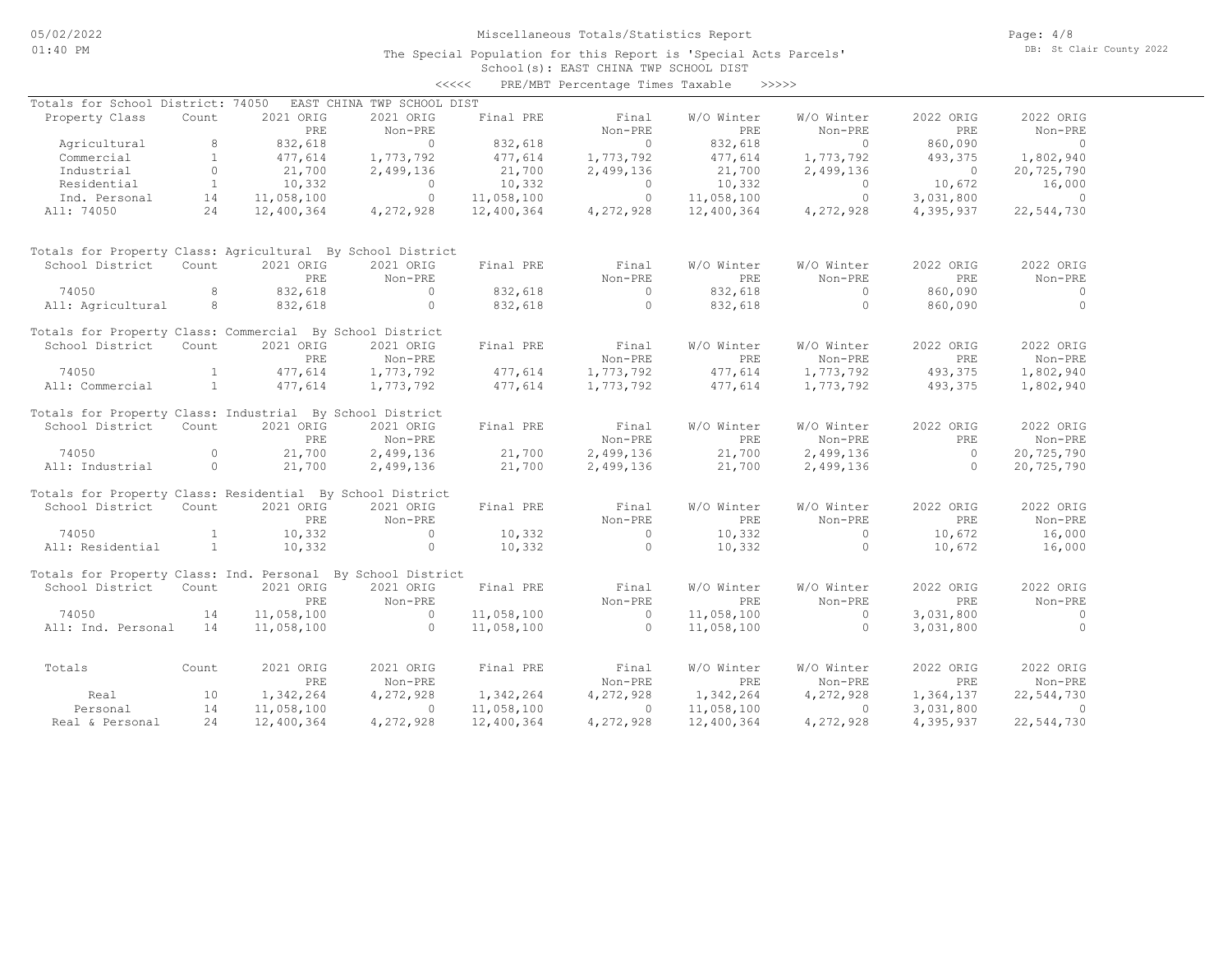\*\*\*\*\* DDA/LDFA Totals \*\*\*\*\*

|               |       | Base      | Current   | Current   | Current        | Final     | Final     | Final        |
|---------------|-------|-----------|-----------|-----------|----------------|-----------|-----------|--------------|
| DDA/LDFA      | Count | Value     | Assessed  | Taxable   | Captured       | Assessed  | Taxable   | Captured     |
| TIFA #2       | 19    | 308,500   |           |           | $-266,500$     |           |           | $-266,500$   |
| TIFA #3       | 35    | 257,900   | 15,000    | 10,672    | $-247,228$     | 15,000    | 10,332    | $-247,568$   |
| TIFA #1       |       |           | 975,400   | 912,448   | 729,958        | 883,300   | 883,300   | 706,640      |
| CHRYSLER      |       |           | 2,450,800 | 2,450,800 |                | 9,283,400 | 9,283,400 |              |
| DDA DIST 2002 | 69    | 2,745,240 | 1,601,100 | 618,512   | $-1, 185, 412$ | 1,353,600 | 618,512   | $-2,126,728$ |
| 2013 DISTRICT | 28    |           | 1,897,600 | 1,720,090 | 1,720,090      | 1,869,400 | 1,709,936 | 1,709,936    |

#### \*\*\*\*\* CFT/IFT/REHAB Totals \*\*\*\*\*

|                                                                                                                      |                                     | Count                | SEV Value                             | Taxable Value                         |
|----------------------------------------------------------------------------------------------------------------------|-------------------------------------|----------------------|---------------------------------------|---------------------------------------|
| TFT - Pre 1994 Rates<br>IFT - Pre 1994 Rates<br>TFT - Pre 1994 Rates                                                 | Real<br>Personal<br>Real & Personal | $\Omega$<br>10<br>10 |                                       |                                       |
| IFT - FZN AdVal Rates PA 2 Real<br>IFT - FZN AdVal Rates PA 2 Personal<br>TFT - FZN AdVal Rates PA 2 Real & Personal |                                     |                      | 1,088,200<br>1,088,200                | 769,300<br>769,300                    |
| IFT - Post 1994 Rates<br>IFT - Post 1994 Rates<br>IFT - Post 1994 Rates                                              | Real<br>Personal<br>Real & Personal | 21<br>61<br>82       | 20,134,000<br>3,031,800<br>23,165,800 | 19,956,490<br>3,031,800<br>22,988,290 |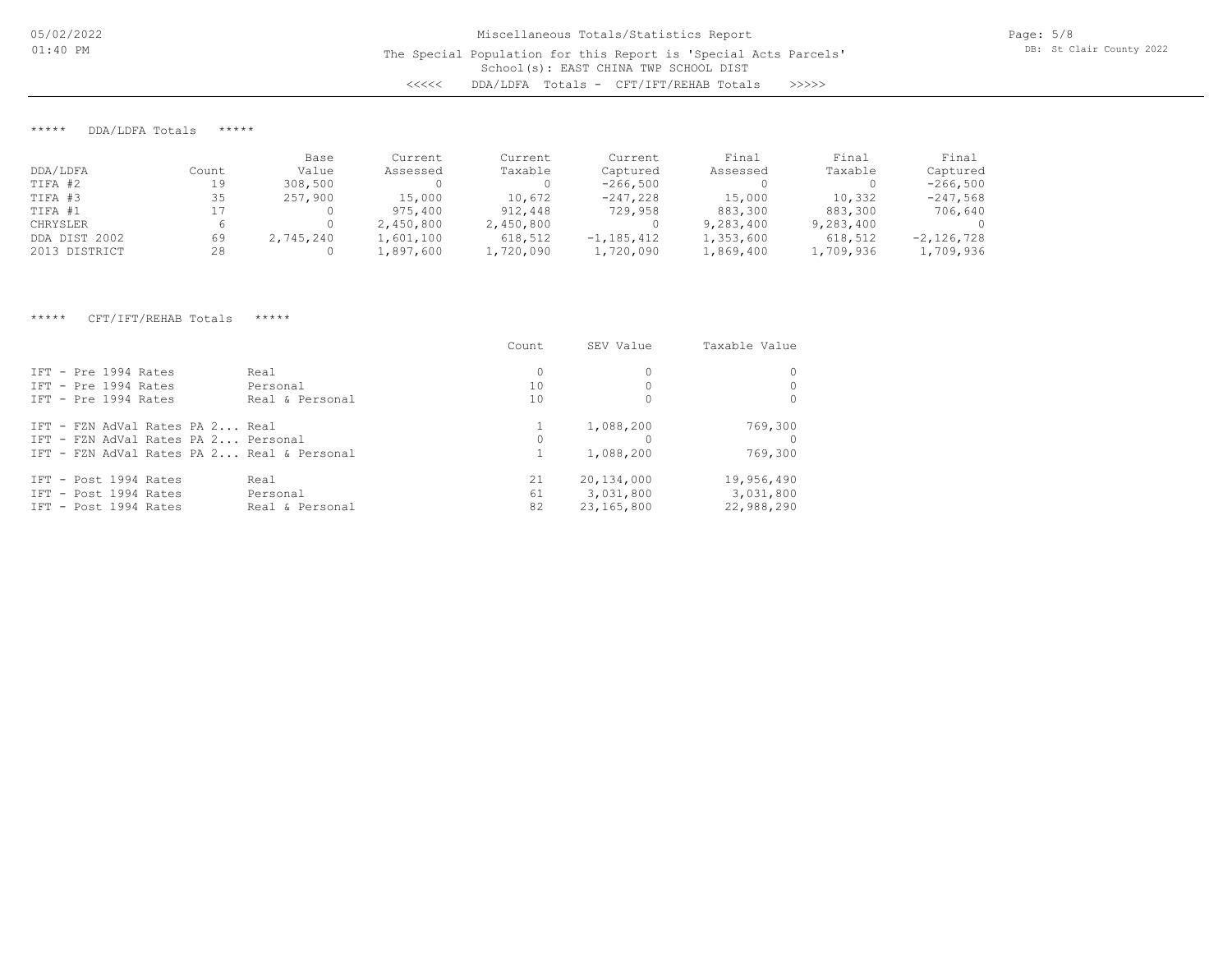# School(s): EAST CHINA TWP SCHOOL DIST Miscellaneous Totals/Statistics Report The Special Population for this Report is 'Special Acts Parcels' <<<<< Special Act Totals >>>>>

\*\*\*\*\* DDA/LDFA Totals \*\*\*\*\*

|               |       | Base      | Current   | Current   | Current        | Final     | Final     | Final        |
|---------------|-------|-----------|-----------|-----------|----------------|-----------|-----------|--------------|
| DDA/LDFA      | Count | Value     | Assessed  | Taxable   | Captured       | Assessed  | Taxable   | Captured     |
| TIFA #2       | 19    | 308,500   |           | 0         | $-266,500$     |           |           | $-266,500$   |
| TIFA #3       | 35    | 257,900   | 15,000    | 10,672    | $-247,228$     | 15,000    | 10,332    | $-247,568$   |
| TIFA #1       |       |           | 975,400   | 912,448   | 729,958        | 883,300   | 883,300   | 706,640      |
| CHRYSLER      |       |           | 2,450,800 | 2,450,800 |                | 9,283,400 | 9,283,400 |              |
| DDA DIST 2002 | 69    | 2,745,240 | 1,601,100 | 618,512   | $-1, 185, 412$ | 1,353,600 | 618,512   | $-2,126,728$ |
| 2013 DISTRICT | 28    |           | 1,897,600 | 1,720,090 | 1,720,090      | 1,869,400 | 1,709,936 | 1,709,936    |

\*\*\*\*\* Special Act Totals \*\*\*\*\*

|                                            |                 | Count        | SEV Value | Taxable Value |
|--------------------------------------------|-----------------|--------------|-----------|---------------|
| DNR - DNR-PILT                             | Real            | 10           | 2070600   | 1353465       |
| DNR - DNR-PILT                             | Personal        | $\mathbf{0}$ | $\Omega$  | $\Omega$      |
| DNR - DNR-PILT                             | Real & Personal | 10           | 2070600   | 1353465       |
| State Land Bank Sale                       | Real            | $\mathbf{1}$ | 15000     | 10672         |
| State Land Bank Sale                       | Personal        | 0            | $\Omega$  | $\Omega$      |
| State Land Bank Sale                       | Real & Personal | $\mathbf{1}$ | 15000     | 10672         |
| CFT-PA255 of 1978-New Facility/Replacement | Real            |              | 975400    | 912448        |
| CFT-PA255 of 1978-New Facility/Replacement | Personal        | $\Omega$     | $\bigcap$ | $\Omega$      |
| CFT-PA255 of 1978-New Facility/Replacement | Real & Personal |              | 975400    | 912448        |
| IFT - Post 1994 Rates                      | Real            | 21           | 20134000  | 19956490      |
| IFT - Post 1994 Rates                      | Personal        | 61           | 3031800   | 3031800       |
| IFT - Post 1994 Rates                      | Real & Personal | 82           | 23165800  | 22988290      |
| IFT - Pre 1994 Rates                       | Real            | $\circ$      | 0         | 0             |
| IFT - Pre 1994 Rates                       | Personal        | 10           | $\Omega$  | $\Omega$      |
| IFT - Pre 1994 Rates                       | Real & Personal | 10           | $\Omega$  | $\Omega$      |
| CRA/CFT-FZN AdVal Rates PA210&PA255        | Real            | 4            | 2001600   | 890492        |
| CRA/CFT-FZN AdVal Rates PA210&PA255        | Personal        | $\Omega$     | $\Omega$  |               |
| CRA/CFT-FZN AdVal Rates PA210&PA255        | Real & Personal | 4            | 2001600   | 890492        |
| County Land Bank Sale                      | Real            |              | 16000     | 16000         |
| County Land Bank Sale                      | Personal        | 0            | $\Omega$  | $\Omega$      |
| County Land Bank Sale                      | Real & Personal |              | 16000     | 16000         |
| IFT - Rehab (Frozen)                       | Real            |              | 1088200   | 769300        |
| IFT - Rehab<br>(Frozen)                    | Personal        | $\Omega$     | $\cup$    | $\bigcap$     |
| $IFT - Rehab$<br>(Frozen)                  | Real & Personal |              | 1088200   | 769300        |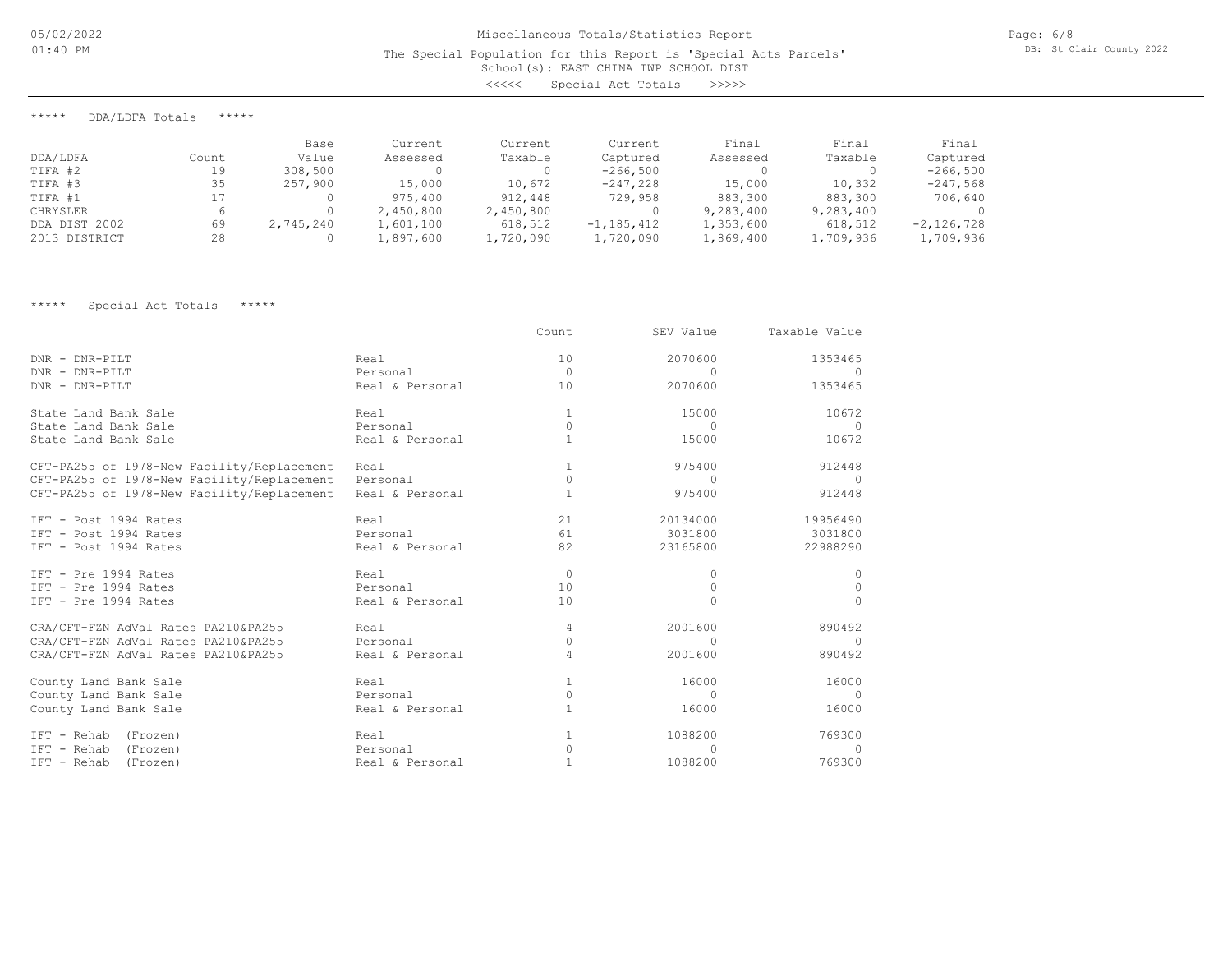## School(s): EAST CHINA TWP SCHOOL DIST The Special Population for this Report is 'Special Acts Parcels'

Page: 7/8 DB: St Clair County 2022

<<<<< Top 20 Statistics >>>>>

| *****<br>Top $20$ S.E.V.s                  |                                                 |                          |                  |
|--------------------------------------------|-------------------------------------------------|--------------------------|------------------|
| $07 - 900 - 0056 - 000$                    |                                                 | \$                       | 18,185,800       |
| $03 - 901 - 0055 - 000$                    | ZF MARYSVILLE LLC                               | \$                       | 2,397,000        |
| $07 - 904 - 0001 - 000$                    | PLANET CLAIR LLC                                | \$                       | 1,498,800        |
| 17-900-0003-000                            | LTC ROLL & ENGINEERING CO., INC                 | \$                       | 1,088,200        |
| $02 - 940 - 0001 - 000$                    | INN ON WATER STREET LLC                         | \$                       | 975,400          |
| 17-769-0027-000                            | MI DEPT OF NATURAL RESOURCES                    | \$                       | 867,400          |
| $07 - 900 - 0054 - 000$                    | IAC GROUP NA                                    | \$                       | 805,600          |
| $02 - 875 - 0051 - 000$                    | STATE OF MICHIGAN                               |                          | 553,400          |
| $07 - 900 - 0055 - 000$                    | WRIGHT PLASTIC PRODUCTS CO LLC                  | \$                       | 511,200          |
| $13 - 900 - 0001 - 000$                    | MAGNA EXTERIORS & INTERIORS USA INC             | \$                       | 491,800          |
| $07 - 904 - 0003 - 000$                    | SMDRP LLC                                       | \$                       | 370,200          |
| 17-055-0002-000                            | MI DEPT OF NATURAL RESOURCES                    | \$                       | 288,300          |
| 17-019-4001-000                            | MI DEPT OF NATURAL RESOURCES                    | \$                       | 264,700          |
| $07 - 901 - 0057 - 000$                    | WRIGHT PLASTIC PRODUCTS CO LLC                  | \$                       | 223,400          |
| $07 - 901 - 0056 - 000$                    | ENGINEERED PLASTIC COMPONENTS                   | \$                       | 217,800          |
| 13-901-0002-000                            | ANTOLIN INTERIORS USA INC.                      | $\dot{\hat{\mathsf{s}}}$ | 139,800          |
| $07 - 900 - 0052 - 000$                    | WRIGHT PLASTIC PRODUCTS CO                      | \$                       | 139,600          |
| $07 - 904 - 0002 - 000$                    | ON THE VINE LLC                                 | \$                       | 102,300          |
| $03 - 901 - 0053 - 000$                    | ZF MARYSVILLE LLC                               | \$                       | 53,800           |
| 17-055-0001-000                            | MI DEPT OF NATURAL RESOURCES                    | Ś                        | 49,700           |
|                                            |                                                 |                          |                  |
| *****<br>Top 20 Taxable Values             | *****                                           |                          |                  |
| $07 - 900 - 0056 - 000$                    |                                                 | \$                       | 18,185,800       |
| $03 - 901 - 0055 - 000$                    | ZF MARYSVILLE LLC                               | \$                       | 2,397,000        |
| $02 - 940 - 0001 - 000$                    | INN ON WATER STREET LLC                         | \$                       | 912,448          |
| 17-900-0003-000                            | LTC ROLL & ENGINEERING CO., INC                 | \$                       | 769,300          |
| $07 - 900 - 0054 - 000$                    | IAC GROUP NA                                    | \$                       | 689,669          |
| $07 - 904 - 0001 - 000$                    | PLANET CLAIR LLC                                |                          |                  |
| $02 - 875 - 0051 - 000$                    |                                                 |                          | 564,912          |
|                                            | STATE OF MICHIGAN                               | \$                       | 493,375          |
| 13-900-0001-000                            | MAGNA EXTERIORS & INTERIORS USA INC             | \$                       | 491,800          |
| $07 - 900 - 0055 - 000$                    | WRIGHT PLASTIC PRODUCTS CO LLC                  | \$                       | 467,465          |
| 17-769-0027-000                            | MI DEPT OF NATURAL RESOURCES                    | \$                       | 430,685          |
| $07 - 904 - 0003 - 000$                    | SMDRP LLC                                       | \$                       | 252,370          |
| $07 - 901 - 0057 - 000$                    | WRIGHT PLASTIC PRODUCTS CO LLC                  | \$                       | 223,400          |
| $07 - 901 - 0056 - 000$                    | ENGINEERED PLASTIC COMPONENTS                   | \$                       | 217,800          |
| 17-055-0002-000                            | MI DEPT OF NATURAL RESOURCES                    | \$                       | 198,216          |
| 17-019-4001-000                            | MI DEPT OF NATURAL RESOURCES                    |                          | 143,171          |
| 13-901-0002-000                            | ANTOLIN INTERIORS USA INC.                      | \$                       | 139,800          |
| $07 - 900 - 0052 - 000$                    | WRIGHT PLASTIC PRODUCTS CO                      | \$                       | 121,756          |
| $03 - 901 - 0053 - 000$                    | ZF MARYSVILLE LLC                               | \$                       | 53,800           |
| $07 - 904 - 0002 - 000$<br>17-055-0001-000 | ON THE VINE LLC<br>MI DEPT OF NATURAL RESOURCES | \$<br>Ś                  | 53,600<br>43,271 |

## \*\*\*\*\* Top 20 Owners by Taxable Value \*\*\*\*\*

|                                         | has | 18,205,410 Taxable Value in 5 Parcel(s) |  |                                      |
|-----------------------------------------|-----|-----------------------------------------|--|--------------------------------------|
| ZF MARYSVILLE LLC                       | has | 2,450,800 Taxable Value in 2 Parcel(s)  |  |                                      |
| INN ON WATER STREET LLC                 | has |                                         |  | 912,448 Taxable Value in 1 Parcel(s) |
| MI DEPT OF NATURAL RESOURCES            | has |                                         |  | 817,215 Taxable Value in 6 Parcel(s) |
| LTC ROLL & ENGINEERING CO., INC         | has |                                         |  | 769,300 Taxable Value in 2 Parcel(s) |
| WRIGHT PLASTIC PRODUCTS CO LLC          | has |                                         |  | 690,865 Taxable Value in 5 Parcel(s) |
| TAC GROUP NA                            | has |                                         |  | 689,669 Taxable Value in 7 Parcel(s) |
| PLANET CLAIR LLC                        | has |                                         |  | 564,912 Taxable Value in 1 Parcel(s) |
| STATE OF MICHIGAN                       | has |                                         |  | 536,250 Taxable Value in 4 Parcel(s) |
| MAGNA EXTERIORS & INTERIORS USA INC has |     |                                         |  | 491,800 Taxable Value in 1 Parcel(s) |
| SMDRP LLC                               | has |                                         |  | 252,370 Taxable Value in 1 Parcel(s) |
| ENGINEERED PLASTIC COMPONENTS           | has |                                         |  | 217,800 Taxable Value in 4 Parcel(s) |
| ANTOLIN INTERIORS USA INC.              | has |                                         |  | 139,800 Taxable Value in 2 Parcel(s) |